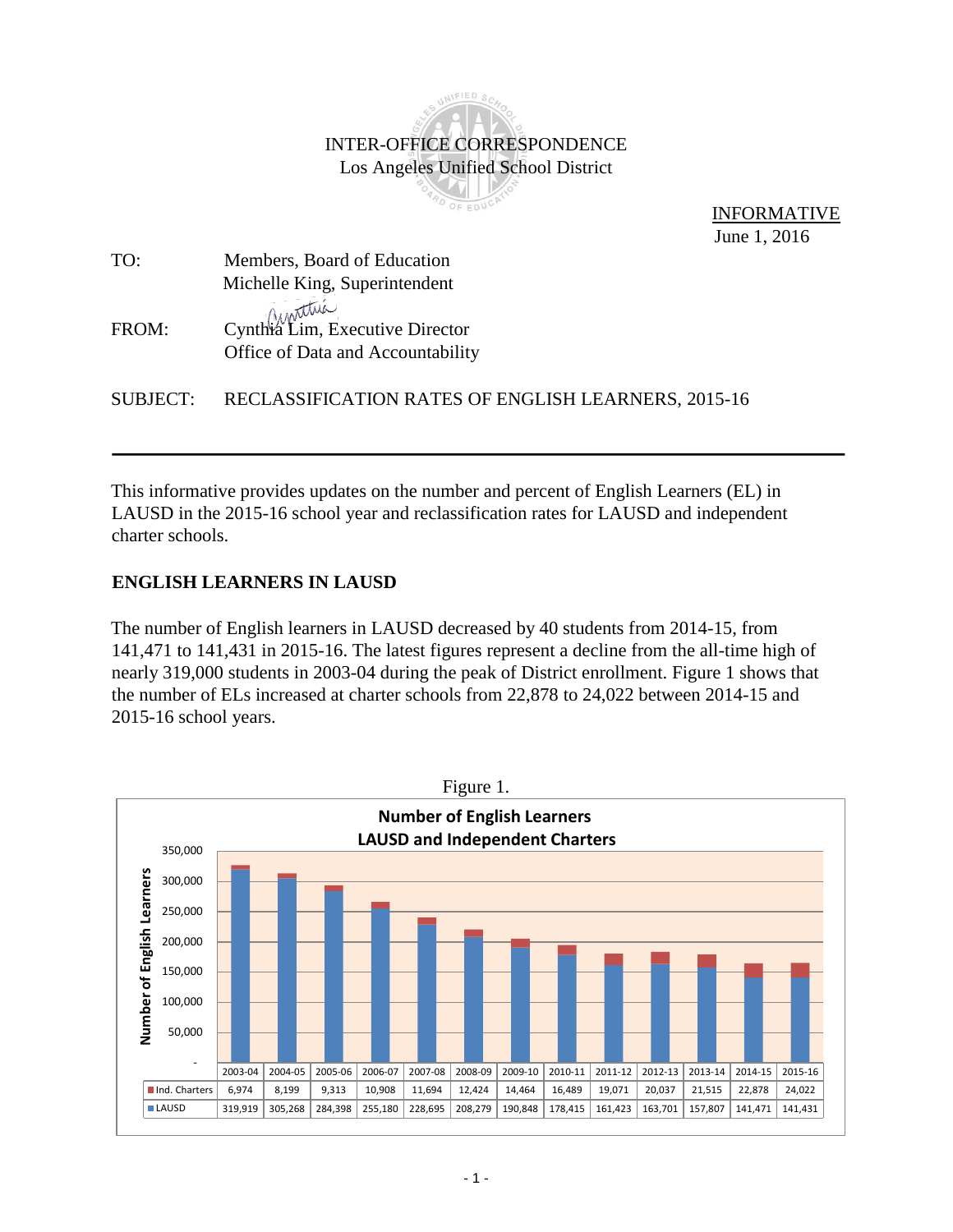As shown in Figure 2 below, although the number of ELs decreased slightly in LAUSD since 2014-15, the percentage of EL students increased from 25% to 27%. Among independent charter schools, the percentage of ELs decreased from 23% in 2014-15 to 22% in 2015-16, even though there is an increase of 1,144 ELs.



After adoption of the revised English Learner Master Plan in June 2012, LAUSD began tracking the percentage of long-term English Learners (LTEL). This includes English Learners who completed at least five full years in U.S. schools without being reclassified as fluent English proficient (RFEP). Since the 2011-12 school year, the percentage of students who are considered long-term English learners has steadily decreased, from 29% in 2011-12 to 23% in 2015-16.

|  |  | Figure 3. Percentage of Long-term English Learners |  |  |
|--|--|----------------------------------------------------|--|--|
|--|--|----------------------------------------------------|--|--|

|                                                    | 2011-12 | 2012-13 | 2013-14 | 2014-15 | 2015-16 |
|----------------------------------------------------|---------|---------|---------|---------|---------|
| Percentage of Long-term<br><b>English Learners</b> | 29%     | 27%     | 24%     | 24%     | 23%     |

## **RECLASSIFICATION RATES**

In order to be reclassified as a fluent English student, an English learner must meet four criteria:

- 1. Score at Early Advanced or Advanced on the overall CELDT and score Intermediate or higher in each of the four subskill areas: listening, speaking, reading, and writing,
- 2. Performance on an objective assessment of basic skills in English–language arts,
	- a. For grades K-5/6 (elementary), score Benchmark on the Dynamic Indicators of Basic Early Literacy Skills (DIBELS) in either the Middle-of-Year (MOY) or End-of-Year (EOY) administration,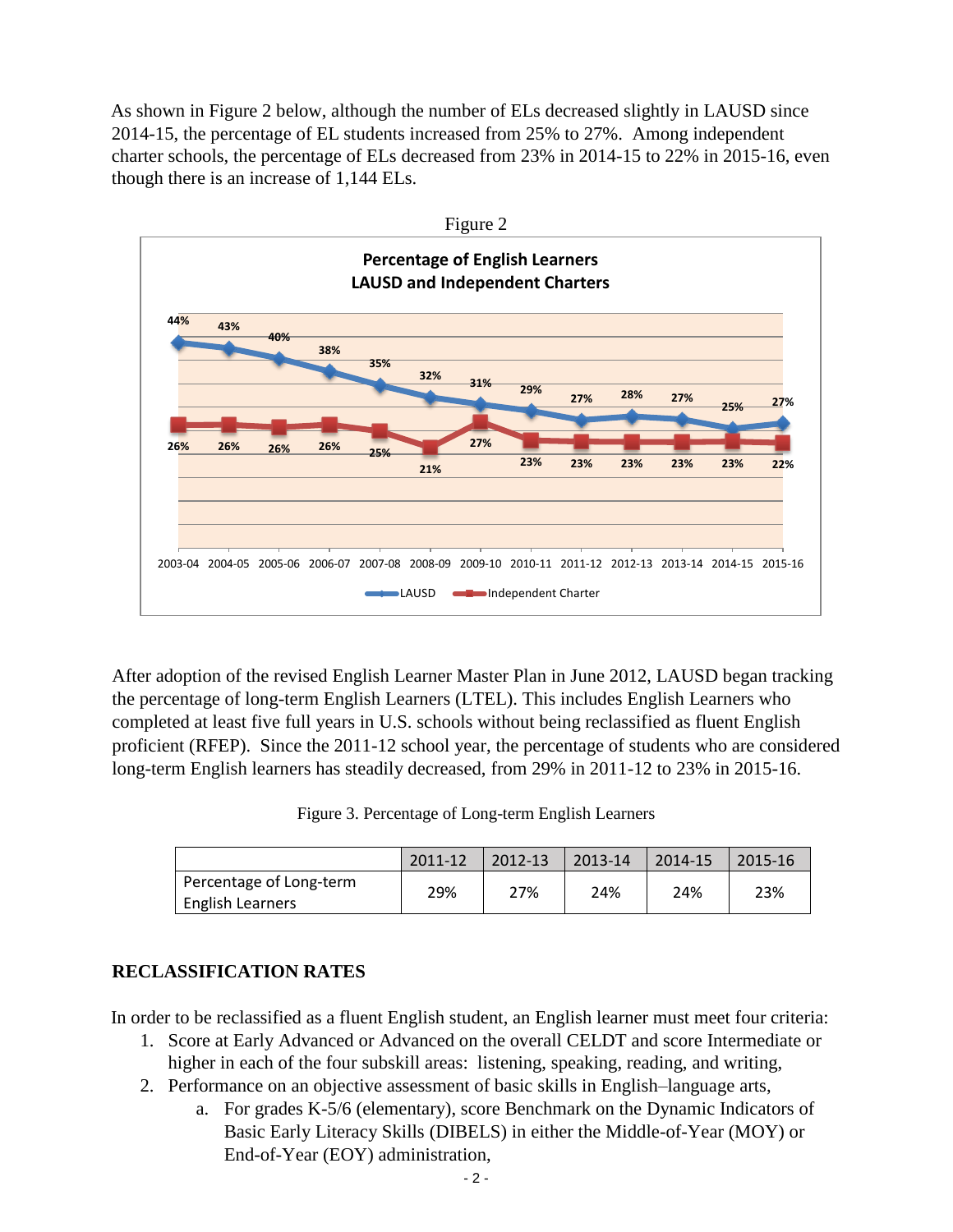- b. For grades 6-12, score Basic, Proficient or Advanced on the Scholastic Reading Inventory (SRI). (The California High School Exit Exam (CAHSEE) is no longer being administered statewide in grades 10-12.)
- 3. Attain a "C" or higher in selected English or LTEL classes at the secondary level, or attain a "3" or higher in elementary English-language arts,
- 4. Obtain parental input for reclassification,
- 5. Obtain recommendation from Language Appraisal Team and approval from Multilingual and Multicultural Education Department for grades K-1 students.

Reclassification rates are calculated by dividing the number of reclassified students by the number of English learners from the previous school year.

For the 2015-16 school year, the reclassification rate for LAUSD decreased from 17.2 to 11.6.



Reclassification rates at independent charter schools increased between 2014-15 and 2015-16 by nearly 4 percentage points, from 11.7 to 15.5. Since 2002-03, reclassification rates at independent charter schools rose to a high of 27.2 in 2009-10 and have fluctuated between 12 and 16 percent since then. Figure 5 shows reclassification rates for LAUSD and independent charters.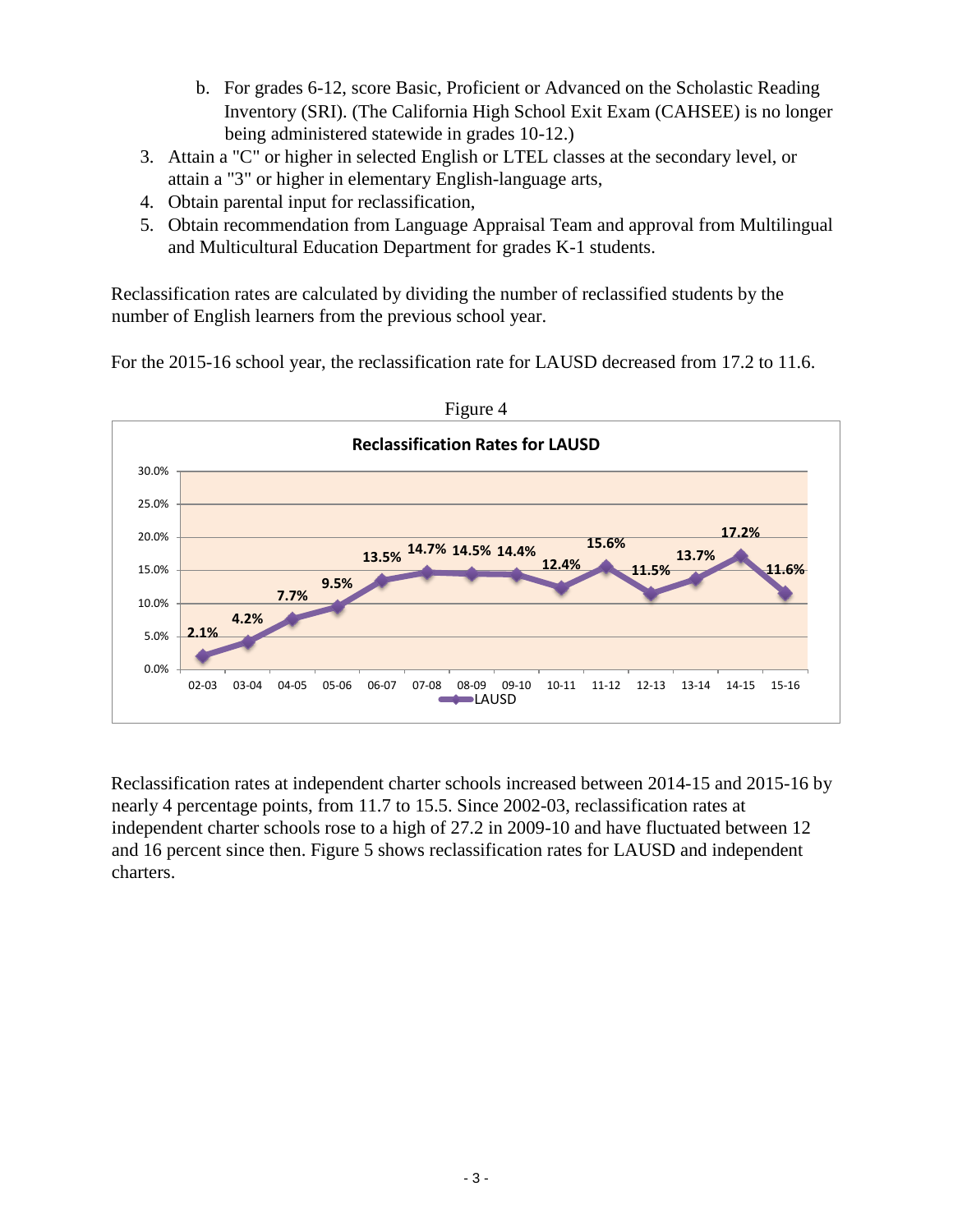

By school level, reclassification rates decreased at all school levels, elementary, middle and high schools (among LAUSD schools only). Elementary schools decreased from 16.4 to 11.3. Among middle schools, reclassification rates dropped from 21.2 to 12.9 and at high schools, the rate decreased from 17.9 to 12.2. Figure 6 displays reclassification rates by school level since 2006- 07. These rates do not include independent charter schools.



In spring of the 2015-16 school year, students in grades 2 through 12 who had passed the Basic Skills criteria were given an additional opportunity to take a non-official LAUSD-CELDT test for reclassification purposes. Between April 4 and April 15, 2016, there were 5,175 English Learners that took the LAUSD-CELDT test. Of those tested, 77% (3,998) met the CELDT criteria for reclassification. Pending final marks for the spring semester and last marking period